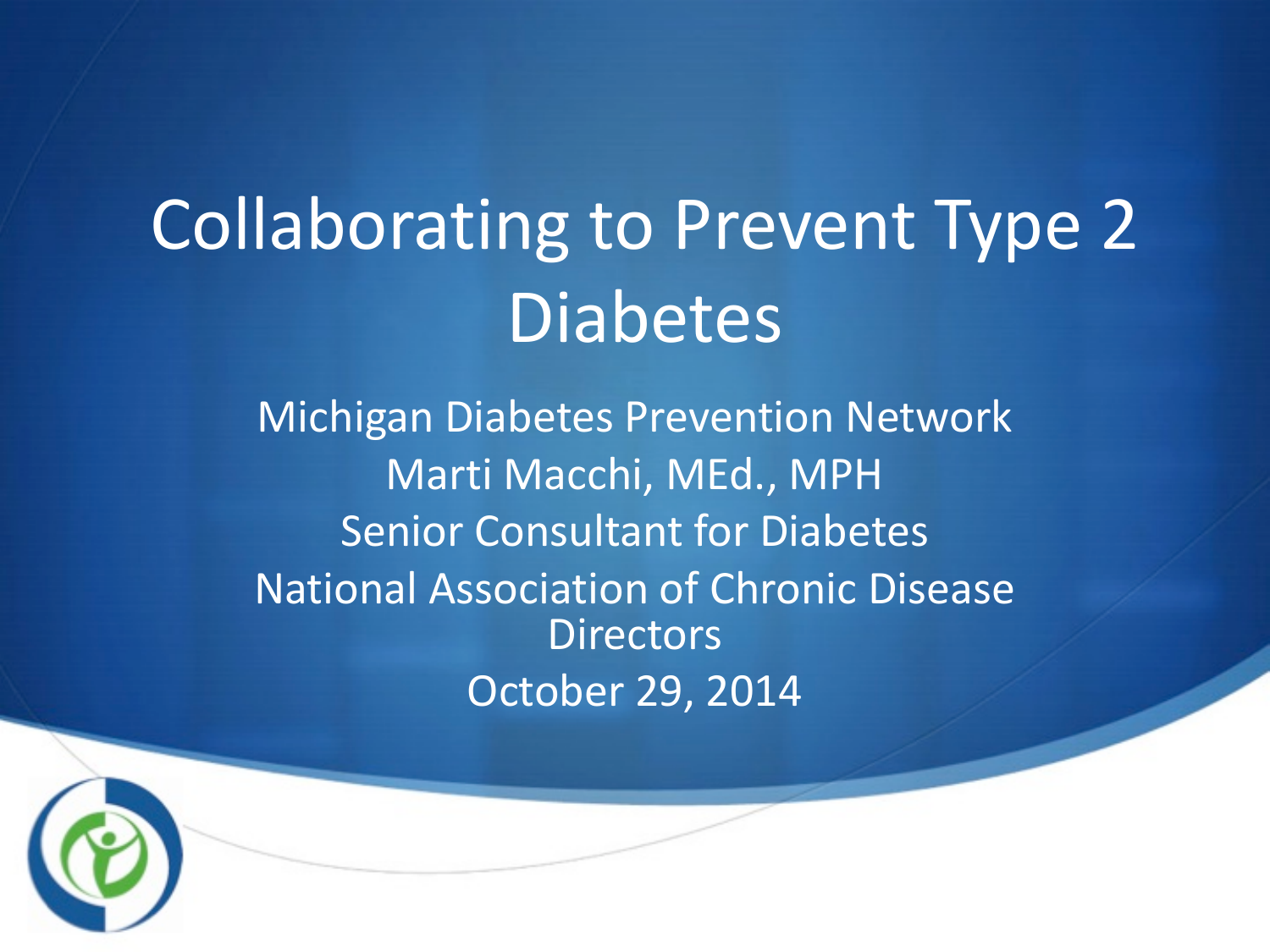### National Association of Chronic Disease Directors (NACDD)

- National public health association
- Provides a national forum for chronic disease prevention and control efforts
- Founded in 1988
- Headquartered in Atlanta, GA
	- 11 professional staff
	- 25 national content experts
- 5,000+ members
- A CDC Grantee to help scale the National DPP

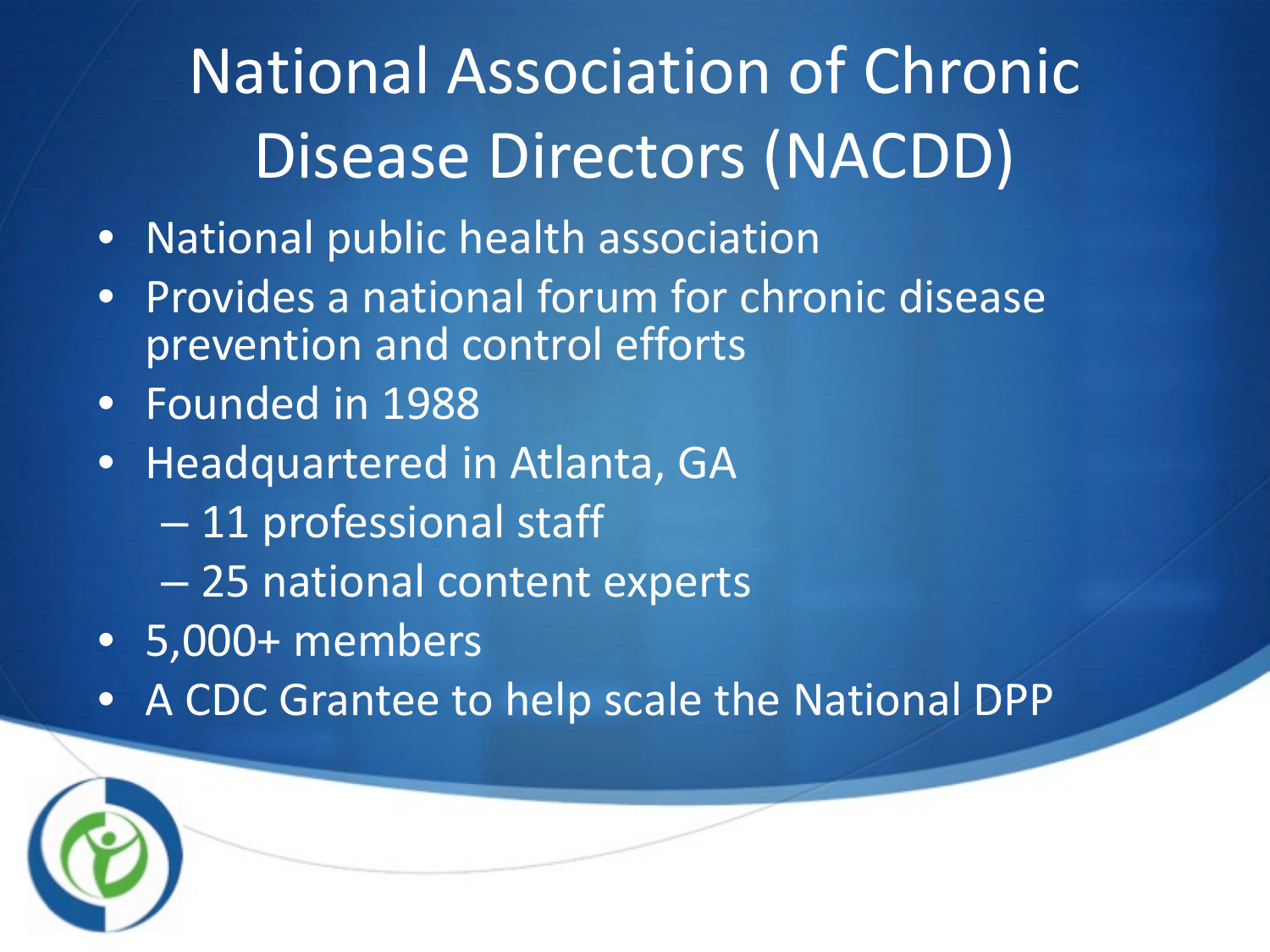### Overview

- National collaboration for scaling and sustaining diabetes prevention efforts
- Technical assistance and support for states to scale and sustain diabetes prevention efforts • NACDD/AMA collaboration

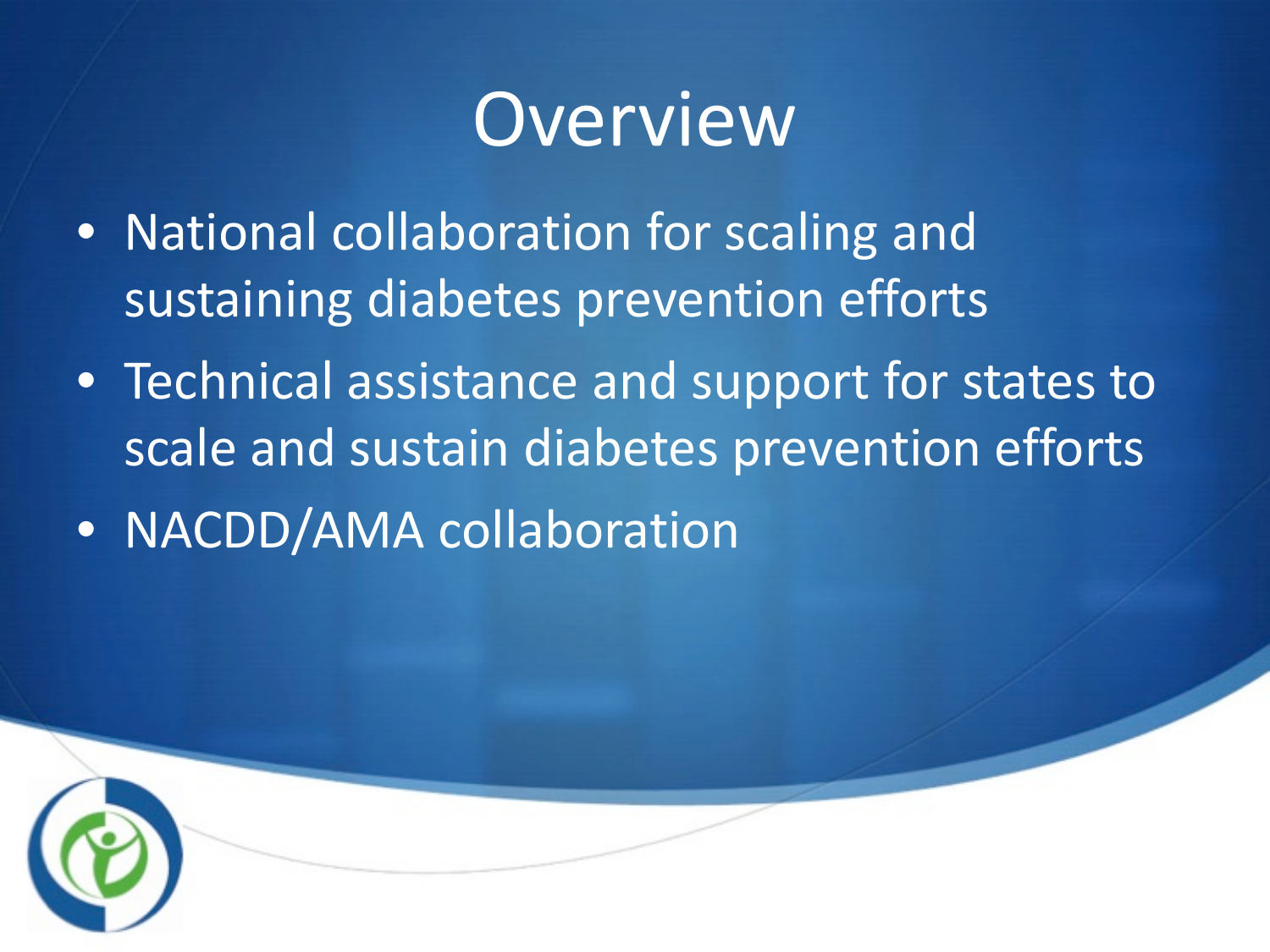

## **29 million with Diabetes**

# **86 million with Prediabetes**

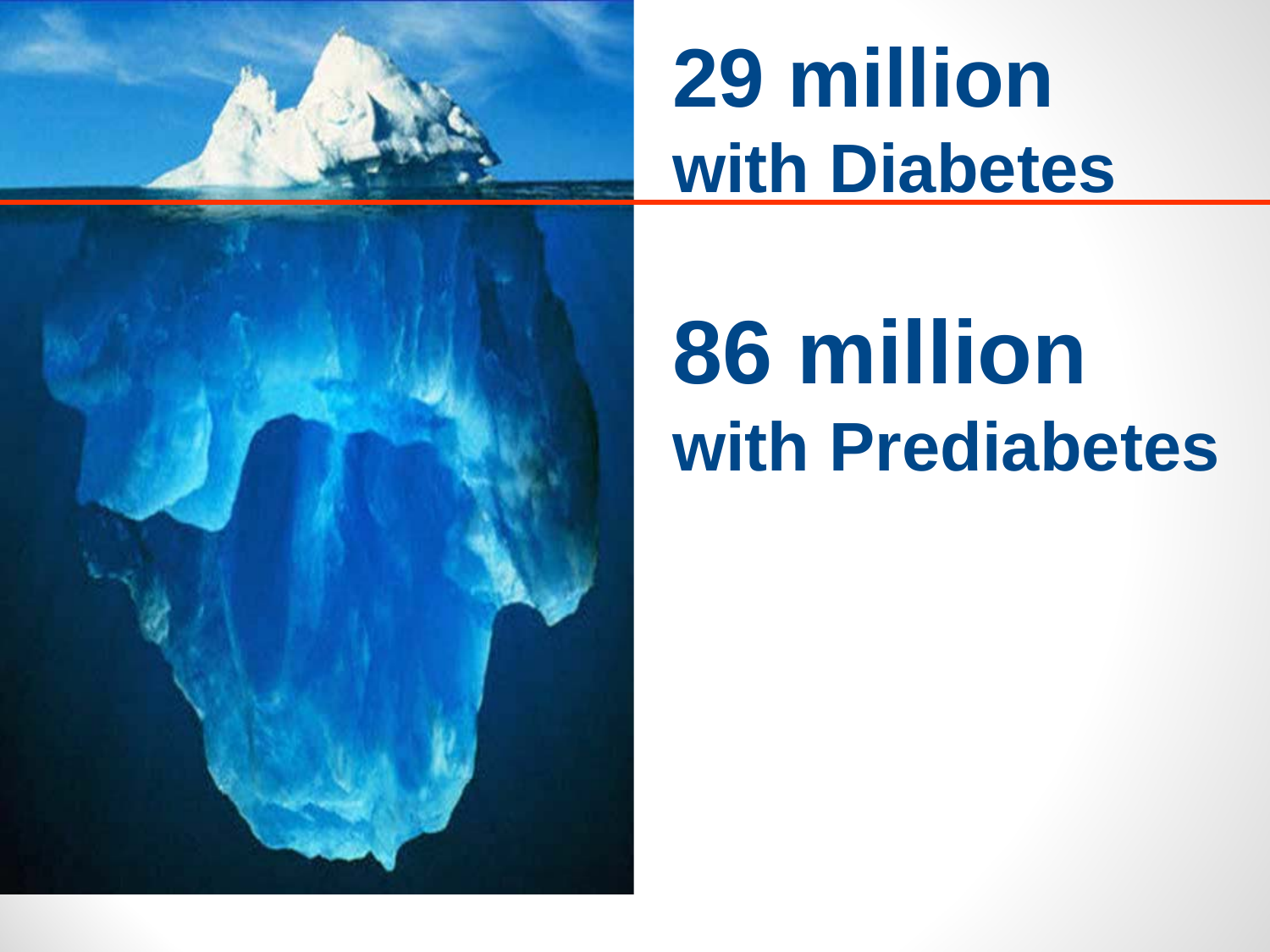#### **Risk Stratification Pyramid for Diabetes Prevention**

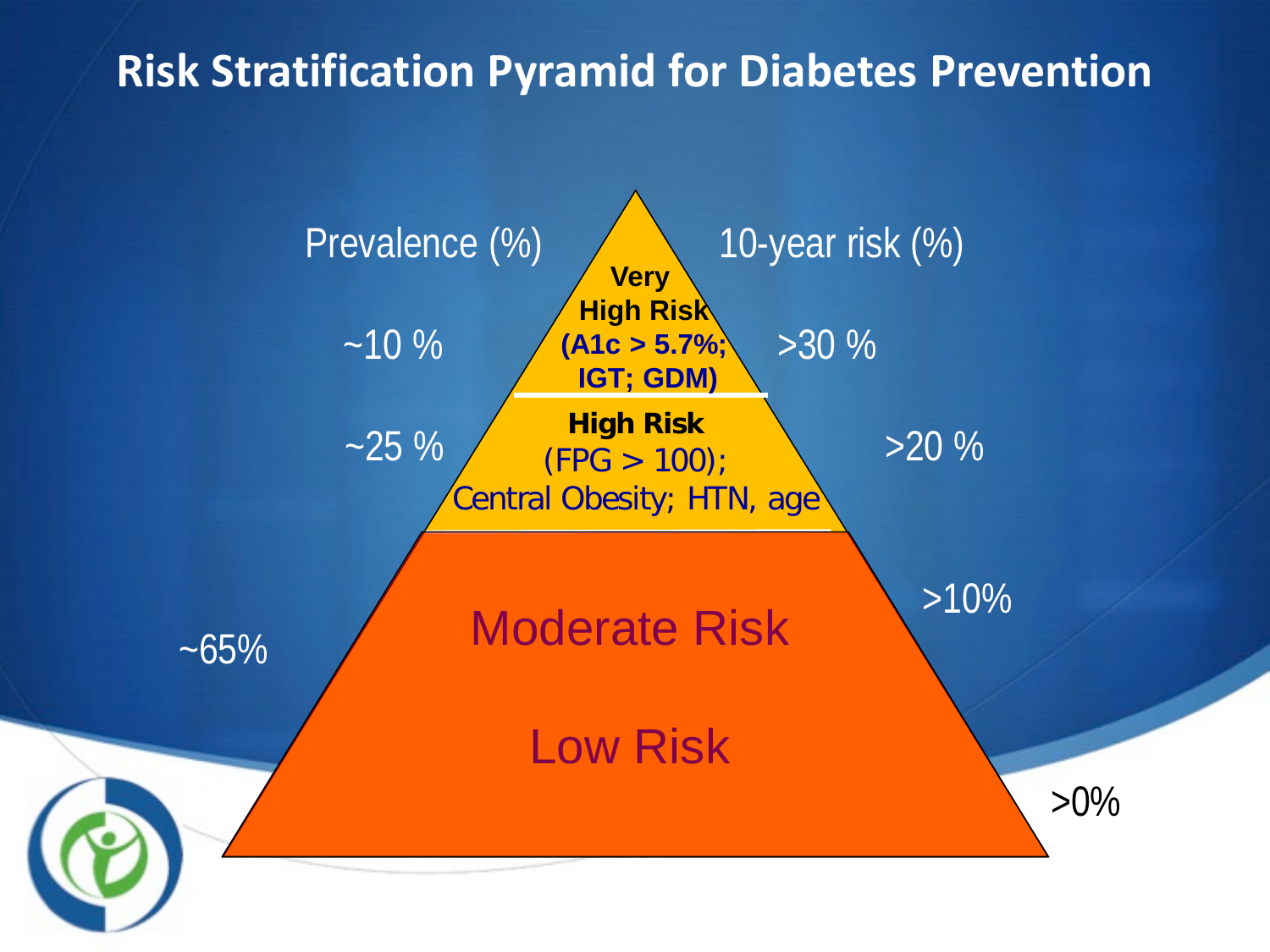#### Prevention of Type 2 Diabetes The Community – Clinic Partnership Model

**Community Clinic**

**Insurers** Employers

**Supportive** 

**Environments**

**Informed Population**

**Strong Community Organizations**

**Healthy Public** 

**Policy**

**Reimbursement** 

**Partnership Zone**

**Regular Glucose** 

**Monitoring**

**Screening for**

**Structured Lifestyle** 

**Programs**

**High Risk Diagnosis of Prediabetes**

**Team**

**Proactive Practice** 

**Decision Support**

**Information Systems**

**Informed, Activated Patients**

**Total Population Pre-diabetes Diabetes Complications**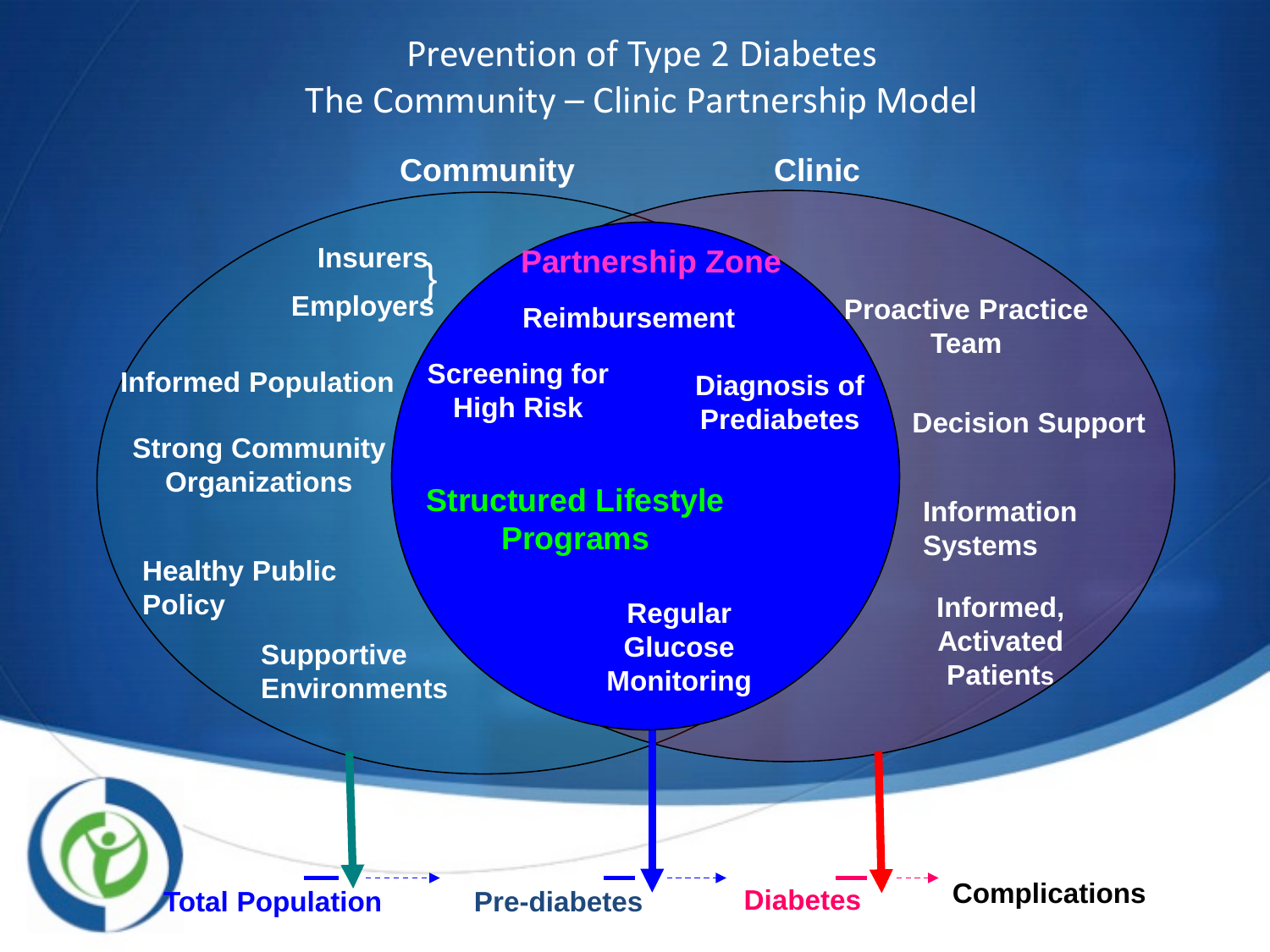## National Diabetes Prevention Program

**Systematically scale** the translated model of the DPP for high risk persons in collaboration with community-based organizations that have necessary infrastructure, health payers, health care professionals, public health and others to reduce the incidence of type 2 diabetes in the U.S.

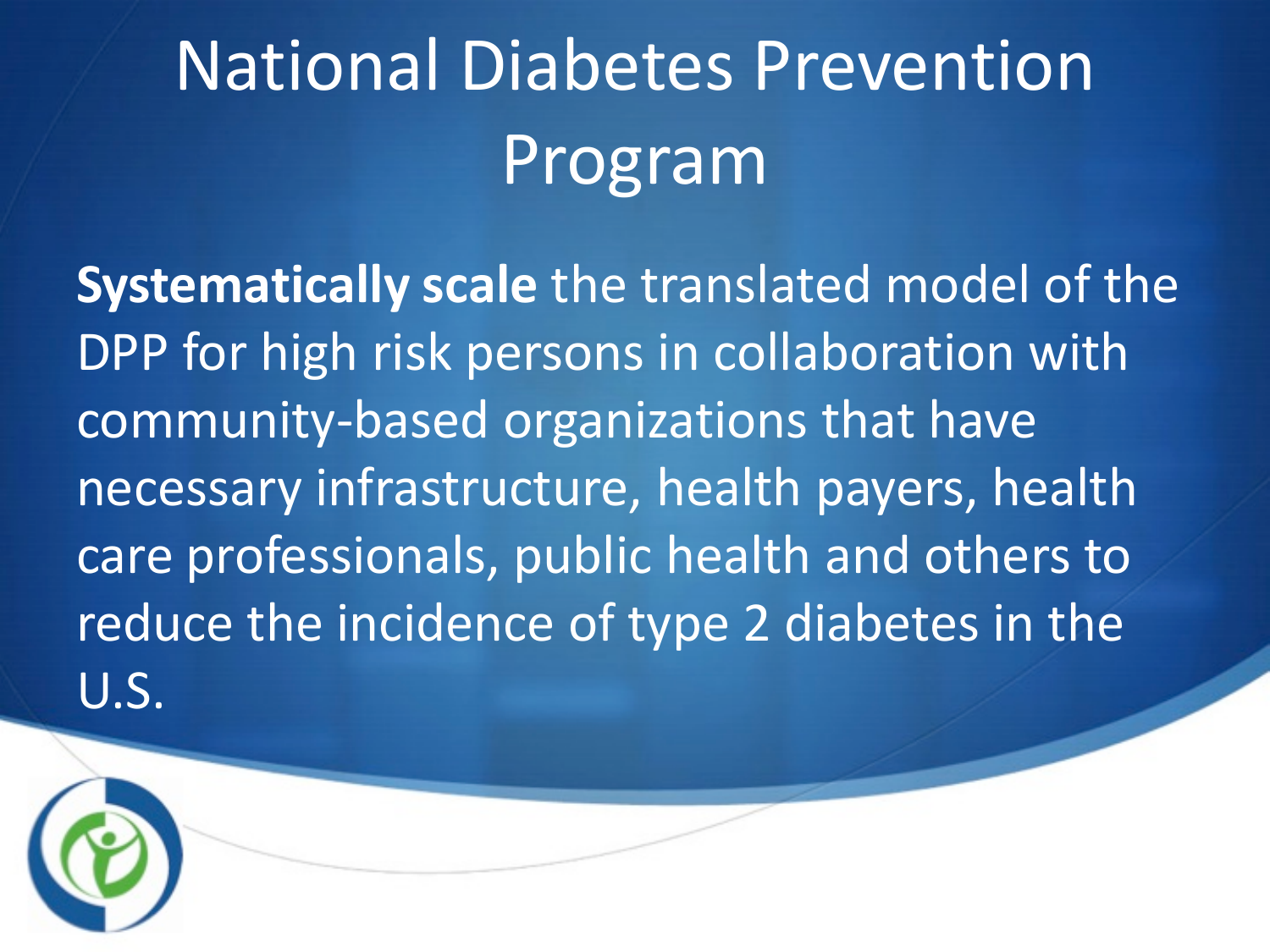### NACDD's National Partners

- American Medical Association (AMA)
- American Association of Diabetes Educators (AADE)
- American Diabetes Association (ADA)
- Diabetes Advocacy Alliance (DAA)
- American Health Insurance Plans (AHIP)

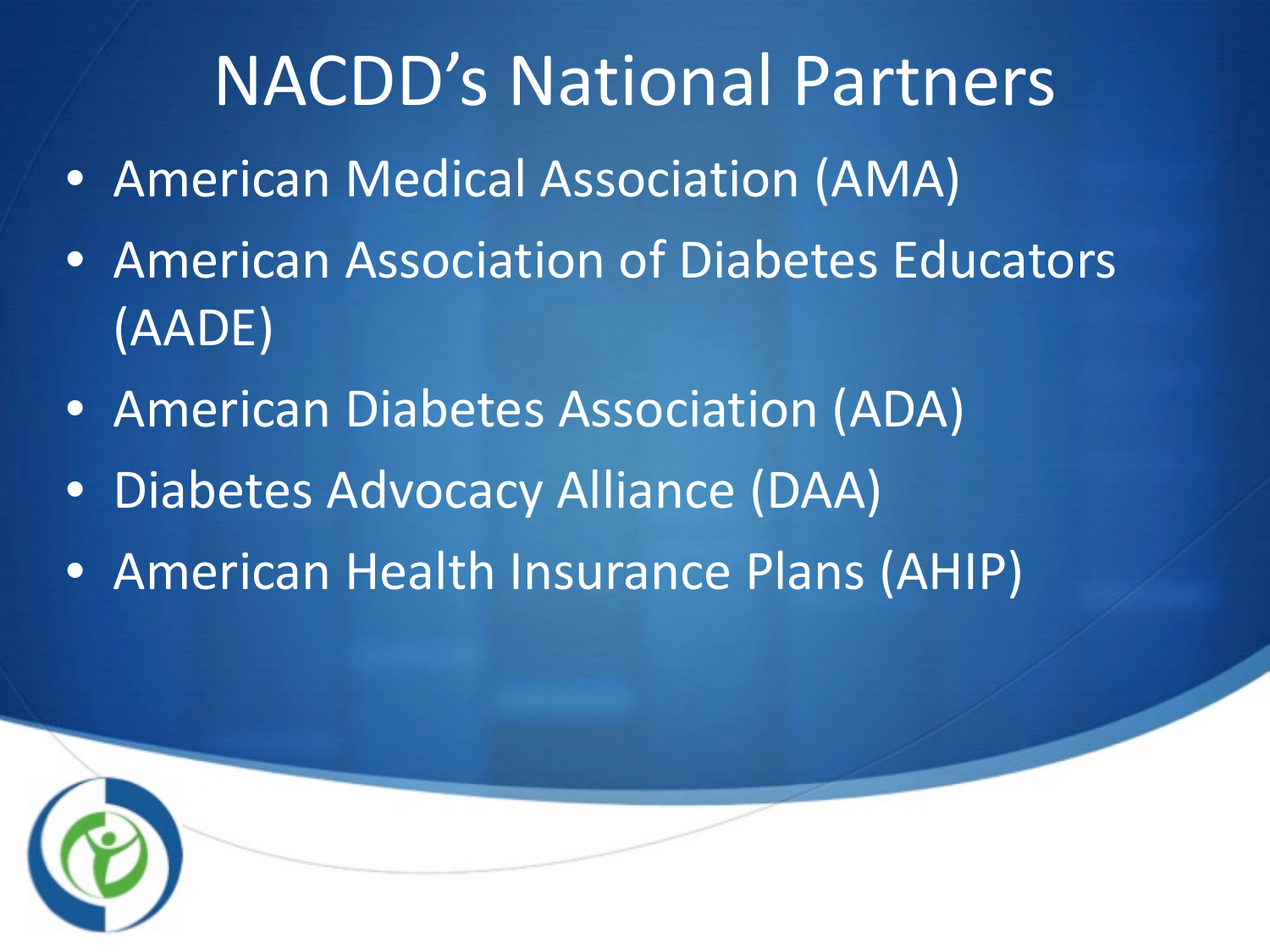### National Scaling Strategies

- Identify and educate employers about the benefits and cost-savings of offering an evidence-based lifestyle change program as a covered health benefit
- Work with third party payers to reimburse organizations delivering the evidence-based lifestyle change program using a pay-for-performance model
- Marketing and Communications (provider education about screening and referral)